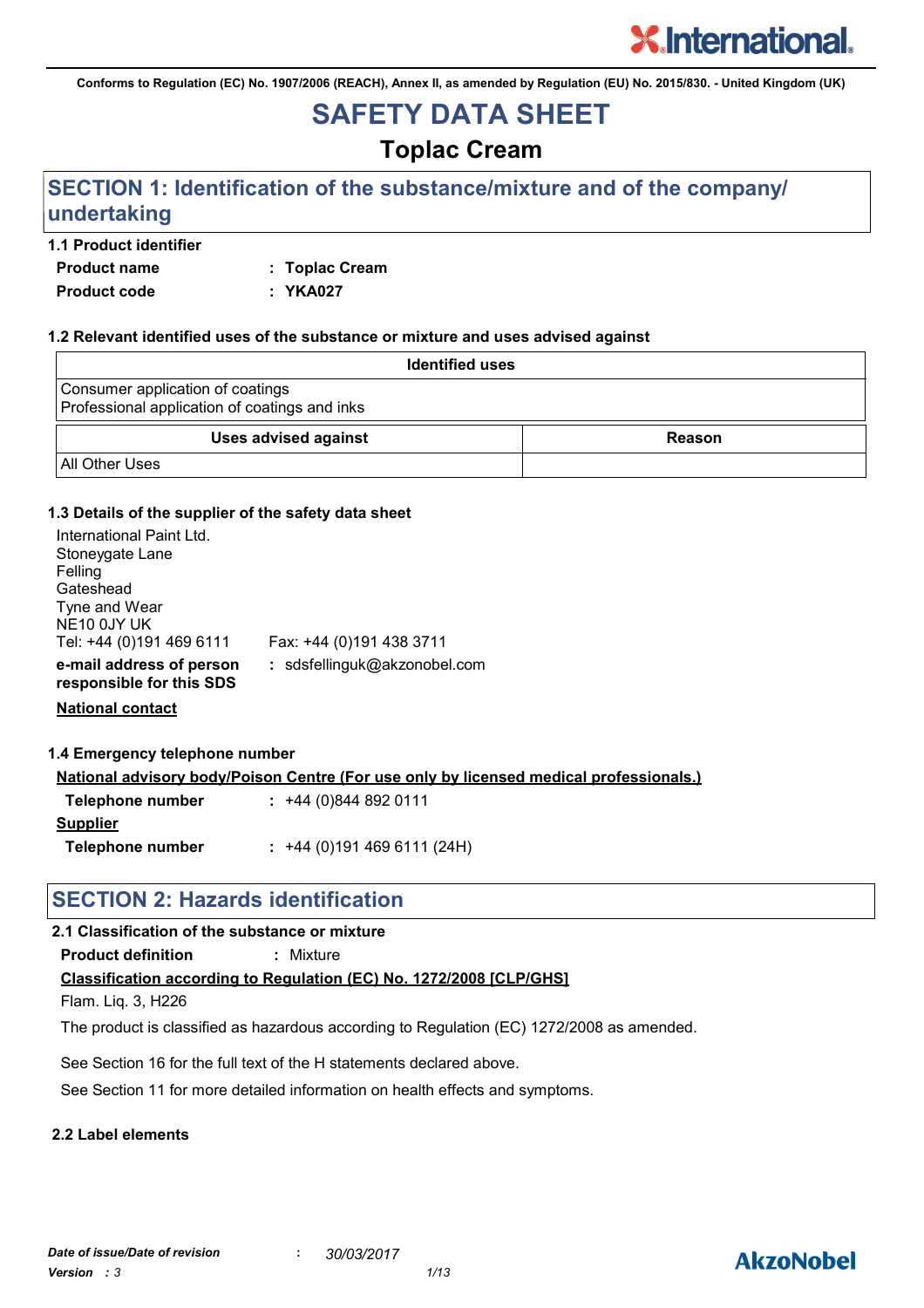### **SECTION 2: Hazards identification**

| <b>Hazard pictograms</b> |  |
|--------------------------|--|
|--------------------------|--|



| : Read label before use. Keep out of reach of children. If medical advice is needed, |
|--------------------------------------------------------------------------------------|
|                                                                                      |
|                                                                                      |
|                                                                                      |
|                                                                                      |
|                                                                                      |
|                                                                                      |
|                                                                                      |
|                                                                                      |
| : Contains 2-butanone oxime. May produce an allergic reaction. Repeated exposure     |
|                                                                                      |
|                                                                                      |
|                                                                                      |

**Other hazards which do : not result in classification** : None known. **2.3 Other hazards**

### **SECTION 3: Composition/information on ingredients**

**3.2 Mixtures :** Mixture

| <b>Product/ingredient</b><br>name          | <b>Identifiers</b>                                                                         | $%$ by<br>weight | <b>Classification</b><br><b>Regulation (EC) No.</b><br>1272/2008 [CLP]        | Nota<br>(s)      | <b>Type</b> |
|--------------------------------------------|--------------------------------------------------------------------------------------------|------------------|-------------------------------------------------------------------------------|------------------|-------------|
| Naphtha (petroleum),<br>hydrotreated heavy | REACH #:<br>l01-2119486659-16<br>$EC: 265-150-3$<br>CAS: 64742-48-9<br>Index: 649-327-00-6 | $≥25 - ≤50$      | Asp. Tox. 1, H304<br><b>EUH066</b>                                            | P                | [1] [2]     |
| 2-ethylhexanoic acid,<br>zirconium salt    | REACH #:<br>01-2119979088-21<br>EC: 245-018-1<br>CAS: 22464-99-9                           | ≤1               | Repr. 2, H361fd (Fertility and<br>Unborn child) (oral)                        |                  | [1] [2]     |
| 2-butanone oxime                           | REACH#:<br>01-2119539477-28<br>EC: 202-496-6<br>CAS: 96-29-7<br>Index: 616-014-00-0        | ≤0.3             | Acute Tox. 4, H312<br>Eye Dam. 1, H318<br>Skin Sens. 1, H317<br>Carc. 2, H351 |                  | $[1]$       |
| Date of issue/Date of revision             | 30/03/2017                                                                                 |                  |                                                                               | <b>AkzoNobel</b> |             |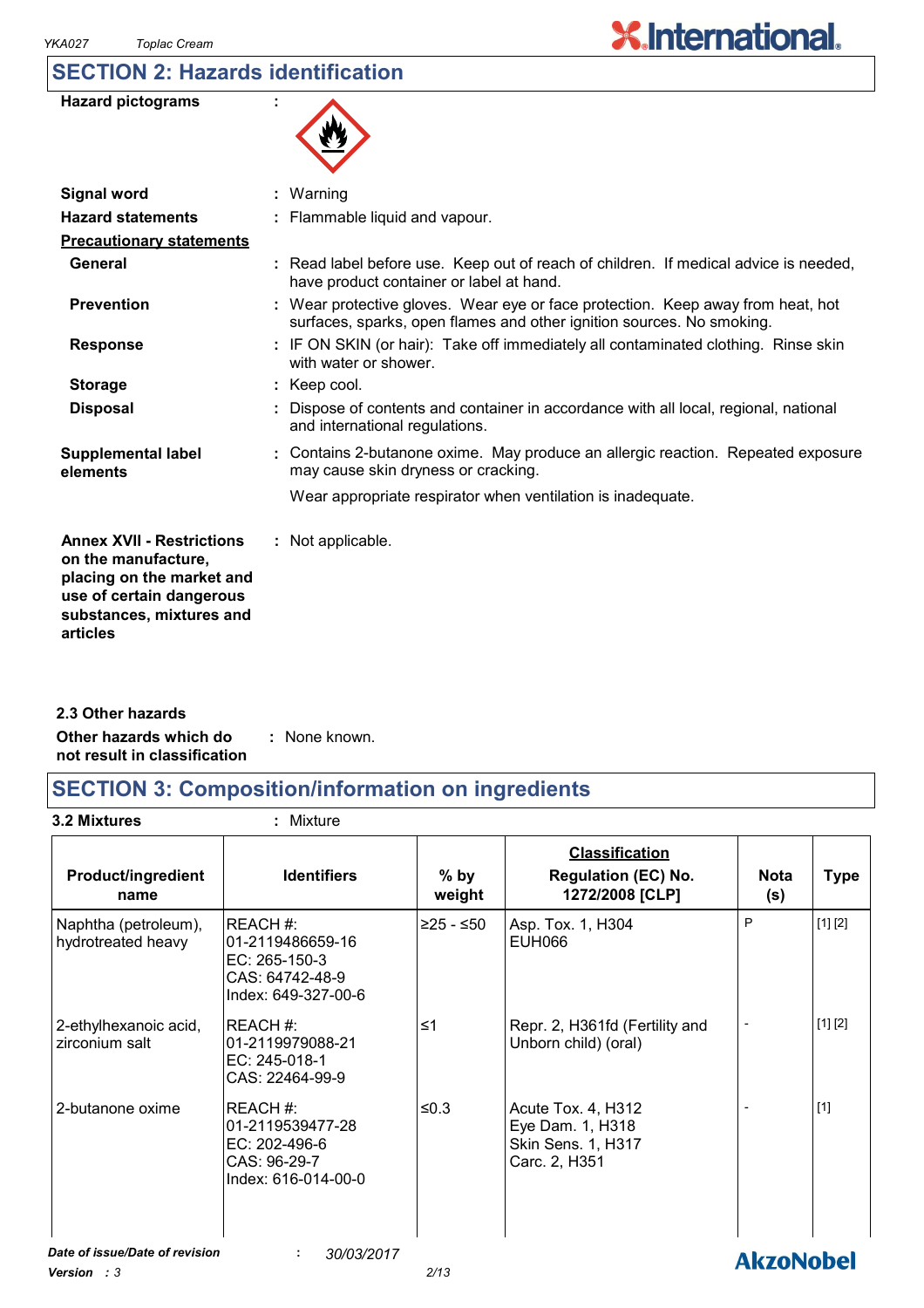### **SECTION 3: Composition/information on ingredients**

|  | <b>See Section 16 for the</b> |  |
|--|-------------------------------|--|
|  | full text of the H            |  |
|  | statements declared           |  |
|  | above.                        |  |
|  |                               |  |

There are no additional ingredients present which, within the current knowledge of the supplier and in the concentrations applicable, are classified as hazardous to health or the environment, are PBTs or vPvBs or have been assigned a workplace exposure limit and hence require reporting in this section.

Type

[1] Substance classified with a health or environmental hazard

[2] Substance with a workplace exposure limit

[3] Substance meets the criteria for PBT according to Regulation (EC) No. 1907/2006, Annex XIII

[4] Substance meets the criteria for vPvB according to Regulation (EC) No. 1907/2006, Annex XIII

[5] Substance of equivalent concern

Occupational exposure limits, if available, are listed in Section 8.

| <b>Nota</b> |
|-------------|
| (s)         |

**X.International.** 

**SECTION 4: First aid measures**

#### **4.1 Description of first aid measures**

| General                           | : In all cases of doubt, or when symptoms persist, seek medical attention. Never give<br>anything by mouth to an unconscious person. If unconscious, place in recovery<br>position and seek medical advice. |
|-----------------------------------|-------------------------------------------------------------------------------------------------------------------------------------------------------------------------------------------------------------|
| Eye contact                       | : Remove contact lenses, irrigate copiously with clean, fresh water, holding the<br>eyelids apart for at least 10 minutes and seek immediate medical advice.                                                |
| <b>Inhalation</b>                 | : Remove to fresh air. Keep person warm and at rest. If not breathing, if breathing is<br>irregular or if respiratory arrest occurs, provide artificial respiration or oxygen by<br>trained personnel.      |
| <b>Skin contact</b>               | : Remove contaminated clothing and shoes. Wash skin thoroughly with soap and<br>water or use recognised skin cleanser. Do NOT use solvents or thinners.                                                     |
| Ingestion                         | : If swallowed, seek medical advice immediately and show the container or label.<br>Keep person warm and at rest. Do NOT induce vomiting.                                                                   |
| <b>Protection of first-aiders</b> | : No action shall be taken involving any personal risk or without suitable training. It<br>may be dangerous to the person providing aid to give mouth-to-mouth resuscitation.                               |

#### **4.2 Most important symptoms and effects, both acute and delayed**

| Potential acute health effects       |                                                                                                                                            |
|--------------------------------------|--------------------------------------------------------------------------------------------------------------------------------------------|
| Eye contact                          | : No known significant effects or critical hazards.                                                                                        |
| <b>Inhalation</b>                    | : No known significant effects or critical hazards.                                                                                        |
| <b>Skin contact</b>                  | : Defatting to the skin. May cause skin dryness and irritation.                                                                            |
| Ingestion                            | : No known significant effects or critical hazards.                                                                                        |
| <u> Over-exposure signs/symptoms</u> |                                                                                                                                            |
| Eye contact                          | : No specific data.                                                                                                                        |
| <b>Inhalation</b>                    | : Adverse symptoms may include the following:<br>headache<br>drowsiness/fatigue<br>dizziness/vertigo<br>muscle weakness<br>unconsciousness |
| <b>Skin contact</b>                  | : Adverse symptoms may include the following:<br>irritation<br>dryness<br>cracking                                                         |
| Ingestion                            | : No specific data.                                                                                                                        |

#### **4.3 Indication of any immediate medical attention and special treatment needed**

### **AkzoNobel**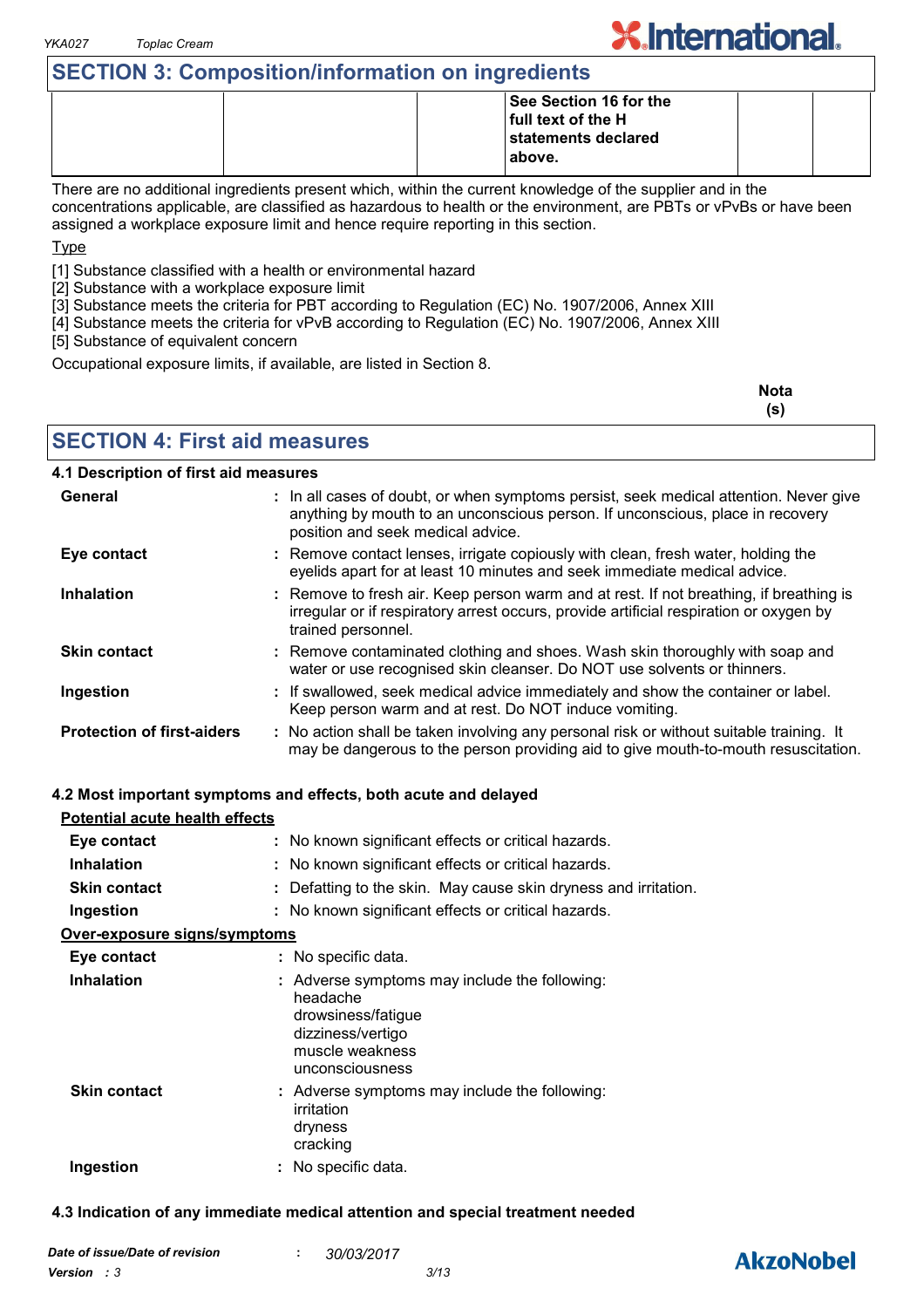

#### **SECTION 4: First aid measures**

| Notes to physician                                       | : Treat symptomatically. Contact poison treatment specialist immediately if large<br>quantities have been ingested or inhaled.                                                                                                                                                                                                                                      |  |
|----------------------------------------------------------|---------------------------------------------------------------------------------------------------------------------------------------------------------------------------------------------------------------------------------------------------------------------------------------------------------------------------------------------------------------------|--|
| <b>Specific treatments</b>                               | : No specific treatment.                                                                                                                                                                                                                                                                                                                                            |  |
| <b>SECTION 5: Firefighting measures</b>                  |                                                                                                                                                                                                                                                                                                                                                                     |  |
| 5.1 Extinguishing media                                  |                                                                                                                                                                                                                                                                                                                                                                     |  |
| Suitable extinguishing<br>media                          | : Use dry chemical, $CO2$ , water spray (fog) or foam.                                                                                                                                                                                                                                                                                                              |  |
| Unsuitable extinguishing<br>media                        | : Do not use water jet.                                                                                                                                                                                                                                                                                                                                             |  |
|                                                          | 5.2 Special hazards arising from the substance or mixture                                                                                                                                                                                                                                                                                                           |  |
| <b>Hazards from the</b><br>substance or mixture          | : Flammable liquid and vapour. In a fire or if heated, a pressure increase will occur<br>and the container may burst, with the risk of a subsequent explosion. Runoff to<br>sewer may create fire or explosion hazard.                                                                                                                                              |  |
| <b>Hazardous thermal</b><br>decomposition products       | : Decomposition products may include the following materials:<br>carbon dioxide<br>carbon monoxide<br>metal oxide/oxides                                                                                                                                                                                                                                            |  |
| 5.3 Advice for firefighters                              |                                                                                                                                                                                                                                                                                                                                                                     |  |
| <b>Special protective actions</b><br>for fire-fighters   | : Promptly isolate the scene by removing all persons from the vicinity of the incident if<br>there is a fire. No action shall be taken involving any personal risk or without<br>suitable training. Move containers from fire area if this can be done without risk.<br>Use water spray to keep fire-exposed containers cool.                                       |  |
| <b>Special protective</b><br>equipment for fire-fighters | Fire-fighters should wear appropriate protective equipment and self-contained<br>breathing apparatus (SCBA) with a full face-piece operated in positive pressure<br>mode. Clothing for fire-fighters (including helmets, protective boots and gloves)<br>conforming to European standard EN 469 will provide a basic level of protection for<br>chemical incidents. |  |

#### **SECTION 6: Accidental release measures**

|                                                          | 6.1 Personal precautions, protective equipment and emergency procedures                                                                                                                                                                                                                                                                                                                                                                                                                        |
|----------------------------------------------------------|------------------------------------------------------------------------------------------------------------------------------------------------------------------------------------------------------------------------------------------------------------------------------------------------------------------------------------------------------------------------------------------------------------------------------------------------------------------------------------------------|
| For non-emergency<br>personnel                           | : No action shall be taken involving any personal risk or without suitable training.<br>Evacuate surrounding areas. Keep unnecessary and unprotected personnel from<br>entering. Do not touch or walk through spilt material. Shut off all ignition sources.<br>No flares, smoking or flames in hazard area. Avoid breathing vapour or mist.<br>Provide adequate ventilation. Wear appropriate respirator when ventilation is<br>inadequate. Put on appropriate personal protective equipment. |
|                                                          | <b>For emergency responders</b> : If specialised clothing is required to deal with the spillage, take note of any<br>information in Section 8 on suitable and unsuitable materials. See also the<br>information in "For non-emergency personnel".                                                                                                                                                                                                                                              |
| <b>6.2 Environmental</b><br>precautions                  | : Avoid dispersal of spilt material and runoff and contact with soil, waterways, drains<br>and sewers. Inform the relevant authorities if the product has caused environmental<br>pollution (sewers, waterways, soil or air).                                                                                                                                                                                                                                                                  |
| 6.3 Methods and material for containment and cleaning up |                                                                                                                                                                                                                                                                                                                                                                                                                                                                                                |

Stop leak if without risk. Move containers from spill area. Use spark-proof tools and explosion-proof equipment. Dilute with water and mop up if water-soluble. Alternatively, or if water-insoluble, absorb with an inert dry material and place in an appropriate waste disposal container. Dispose of via a licensed waste disposal contractor. **Small spill :**

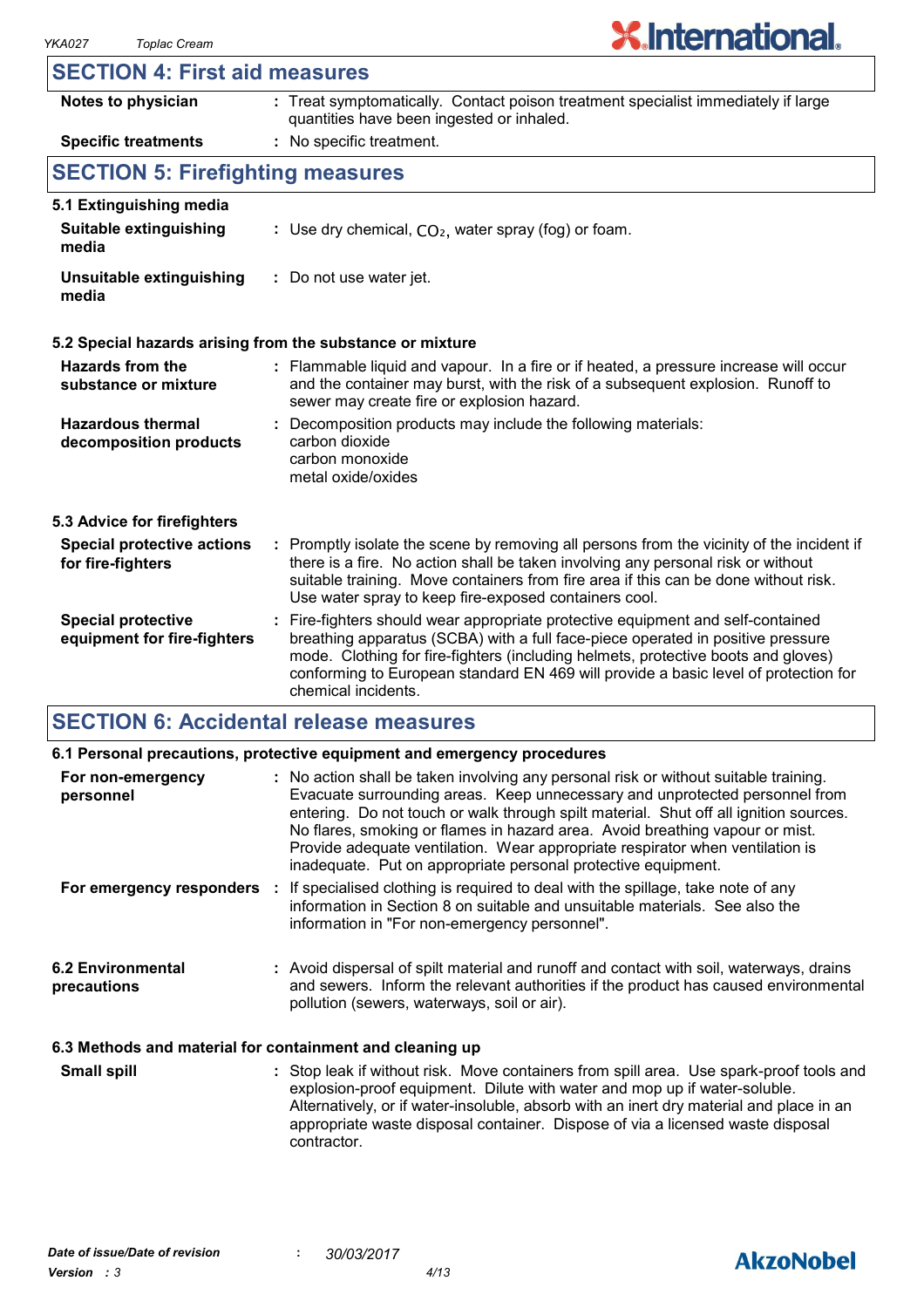### **SECTION 6: Accidental release measures**

| Large spill                        | : Stop leak if without risk. Move containers from spill area. Use spark-proof tools and<br>explosion-proof equipment. Approach the release from upwind. Prevent entry into<br>sewers, water courses, basements or confined areas. Wash spillages into an<br>effluent treatment plant or proceed as follows. Contain and collect spillage with non-<br>combustible, absorbent material e.g. sand, earth, vermiculite or diatomaceous earth<br>and place in container for disposal according to local regulations. Dispose of via a<br>licensed waste disposal contractor. Contaminated absorbent material may pose the<br>same hazard as the spilt product. |
|------------------------------------|------------------------------------------------------------------------------------------------------------------------------------------------------------------------------------------------------------------------------------------------------------------------------------------------------------------------------------------------------------------------------------------------------------------------------------------------------------------------------------------------------------------------------------------------------------------------------------------------------------------------------------------------------------|
| 6.4 Reference to other<br>sections | : See Section 1 for emergency contact information.<br>See Section 8 for information on appropriate personal protective equipment.<br>See Section 13 for additional waste treatment information.                                                                                                                                                                                                                                                                                                                                                                                                                                                            |

### **SECTION 7: Handling and storage**

The information in this section contains generic advice and guidance. The list of Identified Uses in Section 1 should be consulted for any available use-specific information provided in the Exposure Scenario(s).

#### **7.1 Precautions for safe handling**

| <b>Protective measures</b>                | : Put on appropriate personal protective equipment (see Section 8). Do not ingest.<br>Avoid contact with eyes, skin and clothing. Avoid breathing vapour or mist. Use<br>only with adequate ventilation. Wear appropriate respirator when ventilation is<br>inadequate. Do not enter storage areas and confined spaces unless adequately<br>ventilated. Keep in the original container or an approved alternative made from a<br>compatible material, kept tightly closed when not in use. Store and use away from<br>heat, sparks, open flame or any other ignition source. Use explosion-proof electrical<br>(ventilating, lighting and material handling) equipment. Use only non-sparking tools.<br>Take precautionary measures against electrostatic discharges. Empty containers<br>retain product residue and can be hazardous. Do not reuse container. |
|-------------------------------------------|----------------------------------------------------------------------------------------------------------------------------------------------------------------------------------------------------------------------------------------------------------------------------------------------------------------------------------------------------------------------------------------------------------------------------------------------------------------------------------------------------------------------------------------------------------------------------------------------------------------------------------------------------------------------------------------------------------------------------------------------------------------------------------------------------------------------------------------------------------------|
| Advice on general<br>occupational hygiene | : Eating, drinking and smoking should be prohibited in areas where this material is<br>handled, stored and processed. Workers should wash hands and face before<br>eating, drinking and smoking. Remove contaminated clothing and protective<br>equipment before entering eating areas. See also Section 8 for additional<br>information on hygiene measures.                                                                                                                                                                                                                                                                                                                                                                                                                                                                                                  |

#### **7.2 Conditions for safe storage, including any incompatibilities**

Store in accordance with local regulations. Store in a segregated and approved area. Store in original container protected from direct sunlight in a dry, cool and well-ventilated area, away from incompatible materials (see Section 10) and food and drink. Eliminate all ignition sources. Vapours are heavier than air and may spread along floors. Separate from oxidizing materials. Keep container tightly closed and sealed until ready for use. Containers that have been opened must be carefully resealed and kept upright to prevent leakage. Do not store in unlabelled containers. Use appropriate containment to avoid environmental contamination.

| 7.3 Specific end use(s)    |                  |
|----------------------------|------------------|
| <b>Recommendations</b>     | : Not available. |
| Industrial sector specific | : Not available. |
| solutions                  |                  |

### **SECTION 8: Exposure controls/personal protection**

The information in this section contains generic advice and guidance. Information is provided based on typical anticipated uses of the product. Additional measures might be required for bulk handling or other uses that could significantly increase worker exposure or environmental releases.

#### **8.1 Control parameters**

#### **Occupational exposure limits**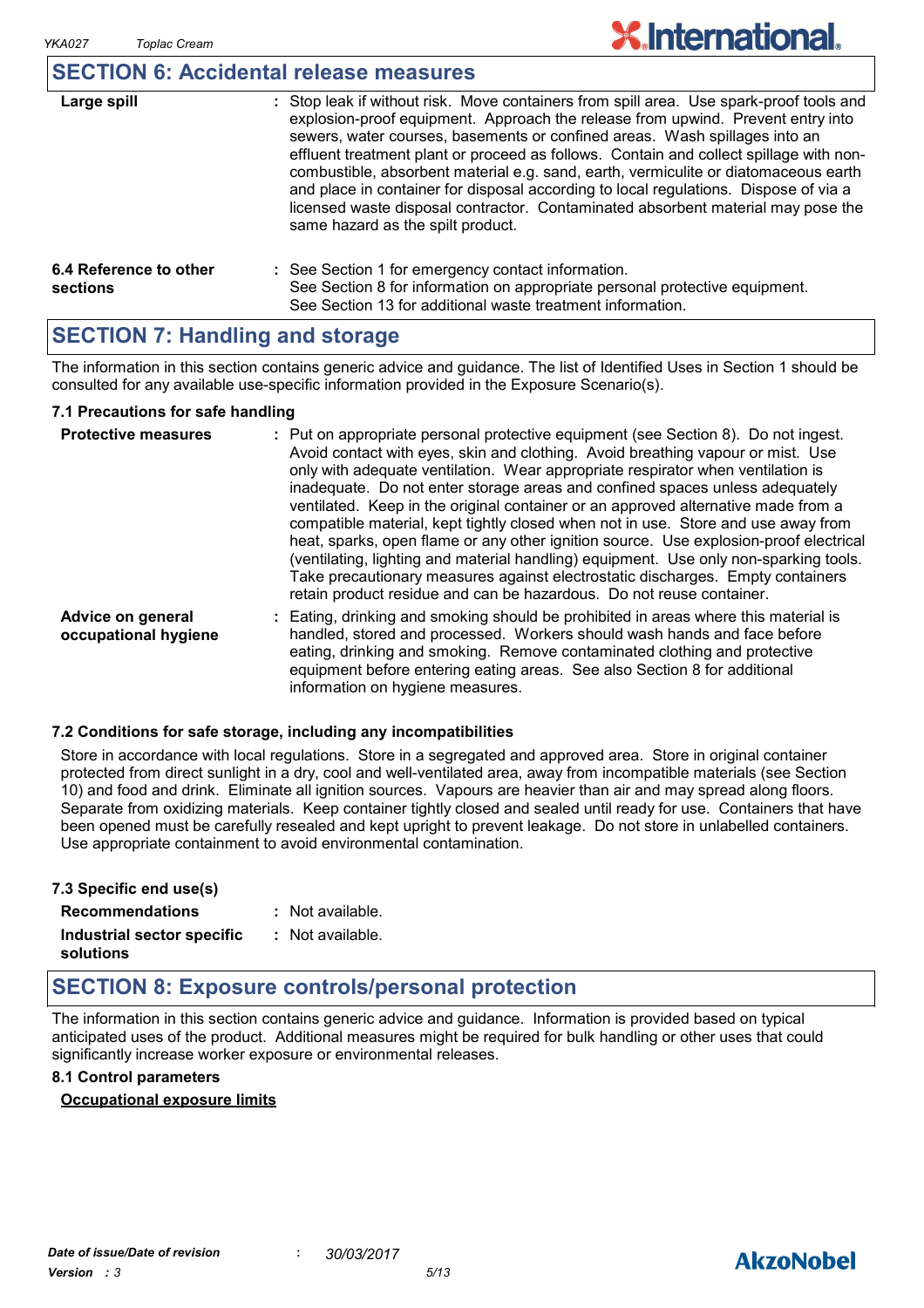## **X.International.**

### **SECTION 8: Exposure controls/personal protection**

| <b>Product/ingredient name</b>                           |                                                                                                                                                                                                                                                                                                                                                                                          | <b>Exposure limit values</b>                                                                                                                                                                                                                                                                                                                                                                                                                                                                                                                                                                                                                                                                                                                                                                                                                                                                                                                                                                                                                                                                                                                                                              |  |  |
|----------------------------------------------------------|------------------------------------------------------------------------------------------------------------------------------------------------------------------------------------------------------------------------------------------------------------------------------------------------------------------------------------------------------------------------------------------|-------------------------------------------------------------------------------------------------------------------------------------------------------------------------------------------------------------------------------------------------------------------------------------------------------------------------------------------------------------------------------------------------------------------------------------------------------------------------------------------------------------------------------------------------------------------------------------------------------------------------------------------------------------------------------------------------------------------------------------------------------------------------------------------------------------------------------------------------------------------------------------------------------------------------------------------------------------------------------------------------------------------------------------------------------------------------------------------------------------------------------------------------------------------------------------------|--|--|
| Naphtha (petroleum), hydrotreated heavy                  |                                                                                                                                                                                                                                                                                                                                                                                          | <b>EU OEL (Europe).</b><br>TWA: 1200 mg/m <sup>3</sup> 8 hours.<br>TWA: 197 ppm 8 hours.                                                                                                                                                                                                                                                                                                                                                                                                                                                                                                                                                                                                                                                                                                                                                                                                                                                                                                                                                                                                                                                                                                  |  |  |
| 2-ethylhexanoic acid, zirconium salt                     |                                                                                                                                                                                                                                                                                                                                                                                          | EH40/2005 WELs (United Kingdom (UK), 12/2011).<br>STEL: 10 mg/m <sup>3</sup> , (as Zr) 15 minutes.<br>TWA: $5 \text{ mg/m}^3$ , (as Zr) 8 hours.                                                                                                                                                                                                                                                                                                                                                                                                                                                                                                                                                                                                                                                                                                                                                                                                                                                                                                                                                                                                                                          |  |  |
| <b>Recommended monitoring</b><br>procedures<br>required. |                                                                                                                                                                                                                                                                                                                                                                                          | : If this product contains ingredients with exposure limits, personal, workplace<br>atmosphere or biological monitoring may be required to determine the effectiveness<br>of the ventilation or other control measures and/or the necessity to use respiratory<br>protective equipment. Reference should be made to monitoring standards, such as<br>the following: European Standard EN 689 (Workplace atmospheres - Guidance for<br>the assessment of exposure by inhalation to chemical agents for comparison with<br>limit values and measurement strategy) European Standard EN 14042 (Workplace<br>atmospheres - Guide for the application and use of procedures for the assessment<br>of exposure to chemical and biological agents) European Standard EN 482<br>(Workplace atmospheres - General requirements for the performance of procedures<br>for the measurement of chemical agents) Reference to national guidance<br>documents for methods for the determination of hazardous substances will also be                                                                                                                                                                     |  |  |
| <b>DNELs/DMELs</b><br>No DNELs/DMELs available.          |                                                                                                                                                                                                                                                                                                                                                                                          |                                                                                                                                                                                                                                                                                                                                                                                                                                                                                                                                                                                                                                                                                                                                                                                                                                                                                                                                                                                                                                                                                                                                                                                           |  |  |
| <b>PNECs</b><br>No PNECs available                       |                                                                                                                                                                                                                                                                                                                                                                                          |                                                                                                                                                                                                                                                                                                                                                                                                                                                                                                                                                                                                                                                                                                                                                                                                                                                                                                                                                                                                                                                                                                                                                                                           |  |  |
| 8.2 Exposure controls                                    |                                                                                                                                                                                                                                                                                                                                                                                          |                                                                                                                                                                                                                                                                                                                                                                                                                                                                                                                                                                                                                                                                                                                                                                                                                                                                                                                                                                                                                                                                                                                                                                                           |  |  |
| Appropriate engineering<br>controls                      | : Use only with adequate ventilation. Use process enclosures, local exhaust<br>ventilation or other engineering controls to keep worker exposure to airborne<br>contaminants below any recommended or statutory limits. The engineering<br>controls also need to keep gas, vapour or dust concentrations below any lower<br>explosive limits. Use explosion-proof ventilation equipment. |                                                                                                                                                                                                                                                                                                                                                                                                                                                                                                                                                                                                                                                                                                                                                                                                                                                                                                                                                                                                                                                                                                                                                                                           |  |  |
| <b>Individual protection measures</b>                    |                                                                                                                                                                                                                                                                                                                                                                                          |                                                                                                                                                                                                                                                                                                                                                                                                                                                                                                                                                                                                                                                                                                                                                                                                                                                                                                                                                                                                                                                                                                                                                                                           |  |  |
| <b>Hygiene measures</b>                                  |                                                                                                                                                                                                                                                                                                                                                                                          | : Wash hands, forearms and face thoroughly after handling chemical products,<br>before eating, smoking and using the lavatory and at the end of the working period.<br>Appropriate techniques should be used to remove potentially contaminated clothing.<br>Wash contaminated clothing before reusing. Ensure that eyewash stations and<br>safety showers are close to the workstation location.                                                                                                                                                                                                                                                                                                                                                                                                                                                                                                                                                                                                                                                                                                                                                                                         |  |  |
| <b>Eye/face protection</b>                               | side-shields.                                                                                                                                                                                                                                                                                                                                                                            | Safety eyewear complying with an approved standard should be used when a risk<br>assessment indicates this is necessary to avoid exposure to liquid splashes, mists,<br>gases or dusts. If contact is possible, the following protection should be worn,<br>unless the assessment indicates a higher degree of protection: safety glasses with                                                                                                                                                                                                                                                                                                                                                                                                                                                                                                                                                                                                                                                                                                                                                                                                                                            |  |  |
| <b>Skin protection</b>                                   |                                                                                                                                                                                                                                                                                                                                                                                          |                                                                                                                                                                                                                                                                                                                                                                                                                                                                                                                                                                                                                                                                                                                                                                                                                                                                                                                                                                                                                                                                                                                                                                                           |  |  |
| <b>Hand protection</b>                                   |                                                                                                                                                                                                                                                                                                                                                                                          | : Use chemical resistant gloves classified under Standard EN 374: Protective gloves<br>against chemicals and micro-organisms. Recommended: Viton® or Nitrile<br>gloves. When prolonged or frequently repeated contact may occur, a glove with a<br>protection class of 6 (breakthrough time greater than 480 minutes according to EN<br>374) is recommended. When only brief contact is expected, a glove with a<br>protection class of 2 or higher (breakthrough time greater than 30 minutes<br>according to EN 374) is recommended. The user must check that the final choice<br>of type of glove selected for handling this product is the most appropriate and takes<br>into account the particular conditions of use, as included in the user's risk<br>assessment. NOTICE: The selection of a specific glove for a particular application<br>and duration of use in a workplace should also take into account all relevant<br>workplace factors such as, but not limited to: Other chemicals which may be<br>handled, physical requirements (cut/puncture protection, dexterity, thermal<br>protection), potential body reactions to glove materials, as well as the instructions/ |  |  |
| Date of issue/Date of revision                           | 30/03/2017                                                                                                                                                                                                                                                                                                                                                                               | Almablahal                                                                                                                                                                                                                                                                                                                                                                                                                                                                                                                                                                                                                                                                                                                                                                                                                                                                                                                                                                                                                                                                                                                                                                                |  |  |

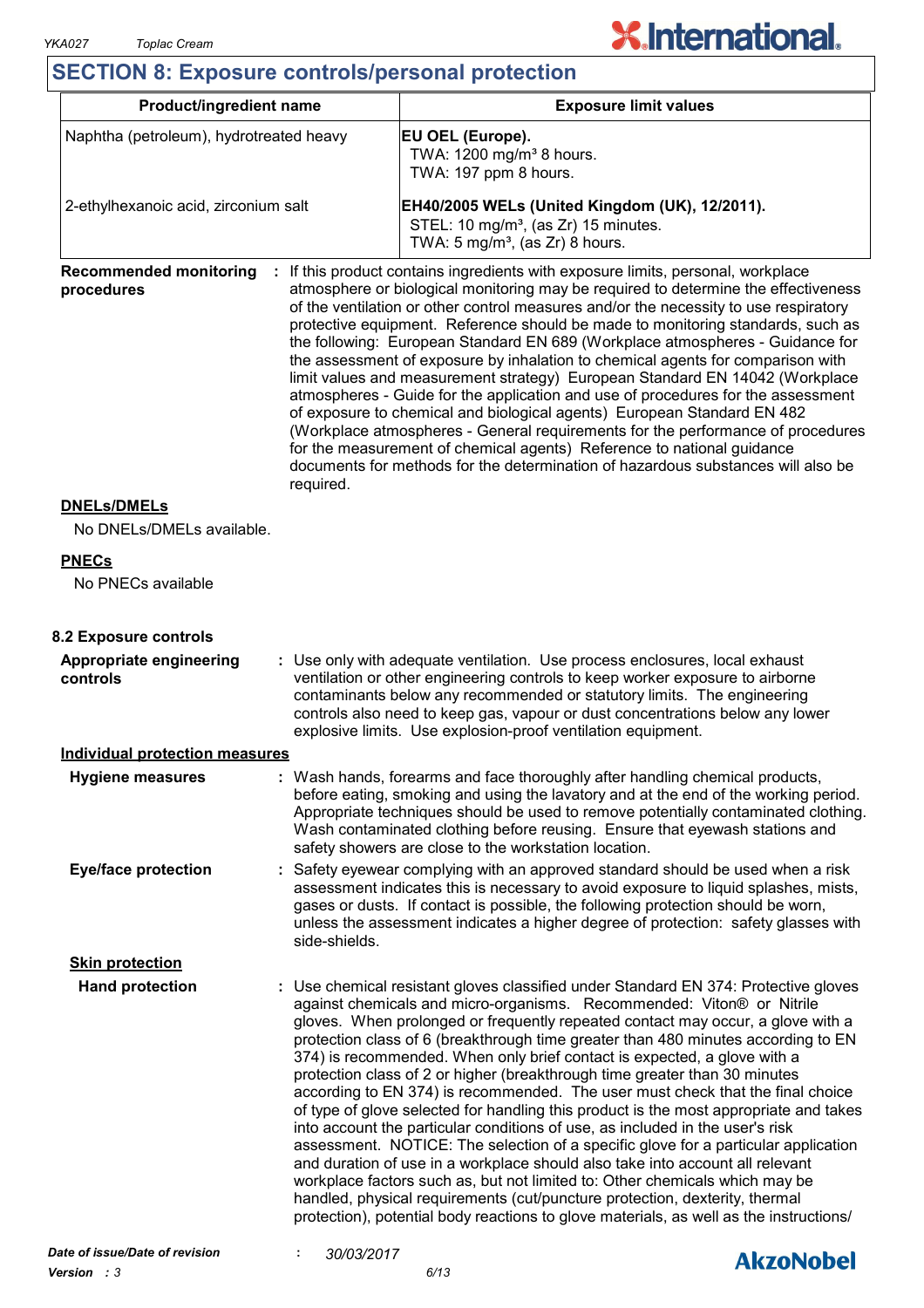## **X.International.**

|                                           | <b>SECTION 8: Exposure controls/personal protection</b>                                                                                                                                                                                                                                                                                                                                                                                                                                                                                              |
|-------------------------------------------|------------------------------------------------------------------------------------------------------------------------------------------------------------------------------------------------------------------------------------------------------------------------------------------------------------------------------------------------------------------------------------------------------------------------------------------------------------------------------------------------------------------------------------------------------|
|                                           | specifications provided by the glove supplier. Barrier creams may help to protect<br>the exposed areas of the skin but should not be applied once exposure has<br>occurred.                                                                                                                                                                                                                                                                                                                                                                          |
| <b>Body protection</b>                    | : Personal protective equipment for the body should be selected based on the task<br>being performed and the risks involved and should be approved by a specialist<br>before handling this product. When there is a risk of ignition from static electricity,<br>wear anti-static protective clothing. For the greatest protection from static<br>discharges, clothing should include anti-static overalls, boots and gloves. Refer to<br>European Standard EN 1149 for further information on material and design<br>requirements and test methods. |
| Other skin protection                     | : Appropriate footwear and any additional skin protection measures should be<br>selected based on the task being performed and the risks involved and should be<br>approved by a specialist before handling this product.                                                                                                                                                                                                                                                                                                                            |
| <b>Respiratory protection</b>             | : Use a properly fitted, air-purifying or air-fed respirator complying with an approved<br>standard if a risk assessment indicates this is necessary. Respirator selection<br>must be based on known or anticipated exposure levels, the hazards of the product<br>and the safe working limits of the selected respirator.                                                                                                                                                                                                                           |
| <b>Environmental exposure</b><br>controls | : Emissions from ventilation or work process equipment should be checked to<br>ensure they comply with the requirements of environmental protection legislation.<br>In some cases, fume scrubbers, filters or engineering modifications to the process<br>equipment will be necessary to reduce emissions to acceptable levels.                                                                                                                                                                                                                      |

### **SECTION 9: Physical and chemical properties**

#### Liquid. **: Appearance** Lowest known value: 155 to 217°C (311 to 422.6°F)(Naphtha (petroleum), **:** hydrotreated heavy). **Physical state Melting point/freezing point Initial boiling point and boiling range Vapour pressure Relative density Vapour density Solubility(ies)** Not available. **:** 1.23 **:** Not available. **:** Not available. **: :** Insoluble in the following materials: cold water. **Odour** Solvent. **pH Colour** Beige. **Evaporation rate Auto-ignition temperature Flash point** Not available. **:** Closed cup: 43°C **:** Greatest known range: Lower: 1.4% Upper: 7.6% (Naphtha (petroleum), **:** hydrotreated heavy) Not available. **: Partition coefficient: n-octanol/ : Not available.** Not applicable. **: Viscosity Kinematic (room temperature): 269 mm<sup>2</sup>/s Odour threshold water Upper/lower flammability or explosive limits Explosive properties** : Not available. **: Oxidising properties :** Not available. **9.1 Information on basic physical and chemical properties Decomposition temperature :** Not available. **Flammability (solid, gas) :** Not available.

#### **9.2 Other information**

No additional information.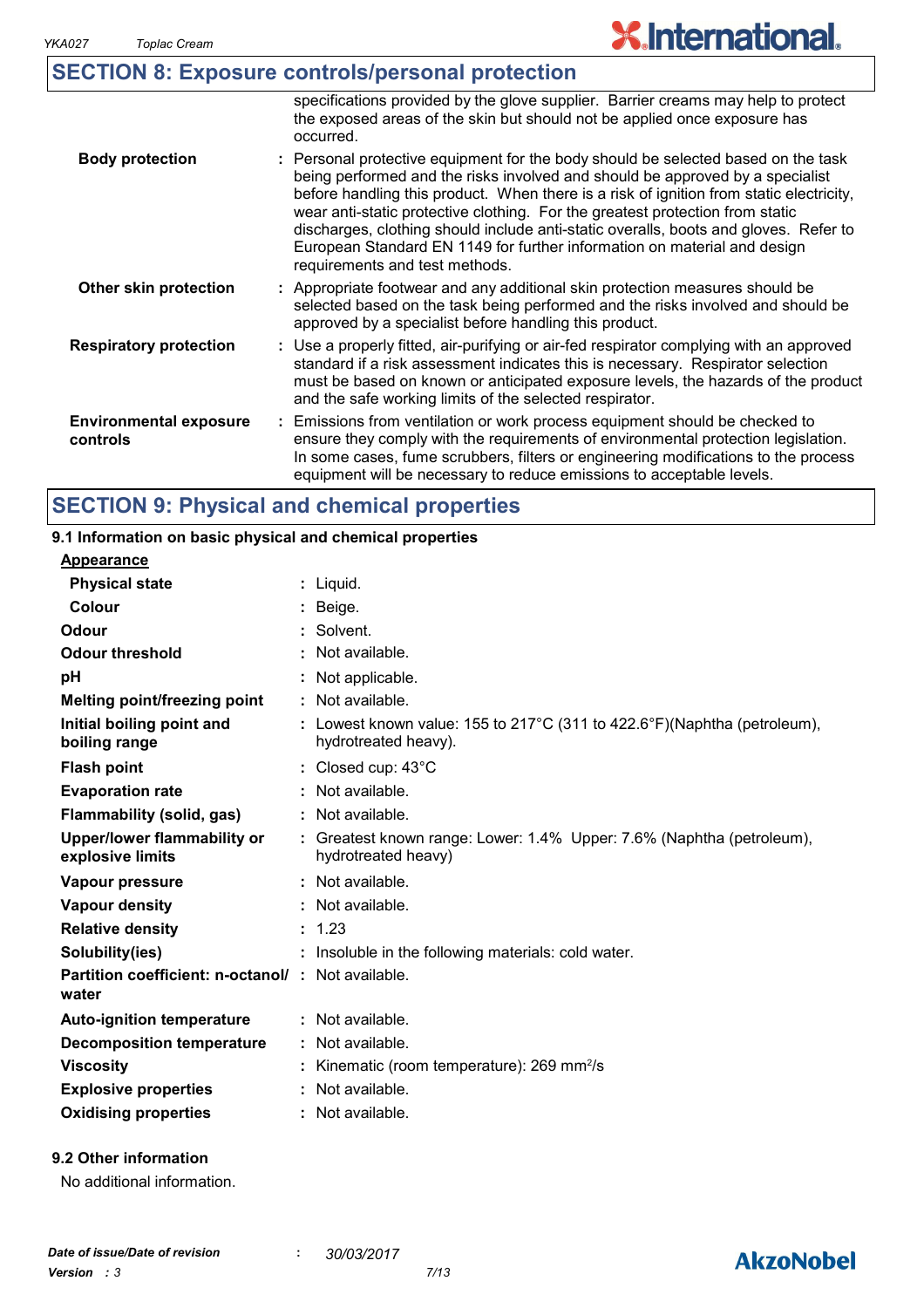### **SECTION 10: Stability and reactivity**

| 10.1 Reactivity                                 | : No specific test data related to reactivity available for this product or its ingredients.                                                                                 |
|-------------------------------------------------|------------------------------------------------------------------------------------------------------------------------------------------------------------------------------|
| <b>10.2 Chemical stability</b>                  | : The product is stable.                                                                                                                                                     |
| 10.3 Possibility of<br>hazardous reactions      | : Under normal conditions of storage and use, hazardous reactions will not occur.                                                                                            |
| 10.4 Conditions to avoid                        | : Avoid all possible sources of ignition (spark or flame). Do not pressurise, cut, weld,<br>braze, solder, drill, grind or expose containers to heat or sources of ignition. |
| 10.5 Incompatible materials                     | : Reactive or incompatible with the following materials:<br>oxidizing materials                                                                                              |
| <b>10.6 Hazardous</b><br>decomposition products | : Under normal conditions of storage and use, hazardous decomposition products<br>should not be produced.                                                                    |

### **SECTION 11: Toxicological information**

### **11.1 Information on toxicological effects**

#### **Acute toxicity**

| <b>Product/ingredient name</b>             | <b>Result</b> | <b>Species</b> | <b>Dose</b> | <b>Exposure</b> |
|--------------------------------------------|---------------|----------------|-------------|-----------------|
| Naphtha (petroleum),<br>hydrotreated heavy | LD50 Oral     | Rat            | 6000 mg/kg  | -               |
| 2-ethylhexanoic acid,<br>zirconium salt    | LD50 Dermal   | Rabbit         | $>5$ g/kg   |                 |
|                                            | LD50 Oral     | Rat            | $>5$ g/kg   |                 |
| 2-butanone oxime                           | LD50 Dermal   | Rat            | 1001 mg/kg  | -               |

**Conclusion/Summary :** Not available.

#### **Irritation/Corrosion**

| Eyes - Severe irritant<br>100<br>2-butanone oxime<br>Rabbit<br>$\blacksquare$<br>microliters<br><b>Conclusion/Summary</b><br>: Not available.<br><b>Sensitisation</b><br>: Not available.<br><b>Conclusion/Summary</b><br><b>Mutagenicity</b><br><b>Conclusion/Summary</b><br>: Not available.<br><b>Carcinogenicity</b><br><b>Conclusion/Summary</b><br>: Not available. |
|---------------------------------------------------------------------------------------------------------------------------------------------------------------------------------------------------------------------------------------------------------------------------------------------------------------------------------------------------------------------------|
|                                                                                                                                                                                                                                                                                                                                                                           |
|                                                                                                                                                                                                                                                                                                                                                                           |
|                                                                                                                                                                                                                                                                                                                                                                           |
|                                                                                                                                                                                                                                                                                                                                                                           |
|                                                                                                                                                                                                                                                                                                                                                                           |
|                                                                                                                                                                                                                                                                                                                                                                           |
|                                                                                                                                                                                                                                                                                                                                                                           |
|                                                                                                                                                                                                                                                                                                                                                                           |
| <b>Reproductive toxicity</b>                                                                                                                                                                                                                                                                                                                                              |
| <b>Conclusion/Summary</b><br>$:$ Not available.                                                                                                                                                                                                                                                                                                                           |
| <b>Teratogenicity</b>                                                                                                                                                                                                                                                                                                                                                     |
| <b>Conclusion/Summary</b><br>$:$ Not available.                                                                                                                                                                                                                                                                                                                           |
| Specific target organ toxicity (single exposure)                                                                                                                                                                                                                                                                                                                          |
| Not available.                                                                                                                                                                                                                                                                                                                                                            |
| Specific target organ toxicity (repeated exposure)                                                                                                                                                                                                                                                                                                                        |
| Not available.                                                                                                                                                                                                                                                                                                                                                            |

#### **Aspiration hazard**

| <b>Product/ingredient name</b>          | Result                         |  |
|-----------------------------------------|--------------------------------|--|
| Naphtha (petroleum), hydrotreated heavy | ASPIRATION HAZARD - Category 1 |  |

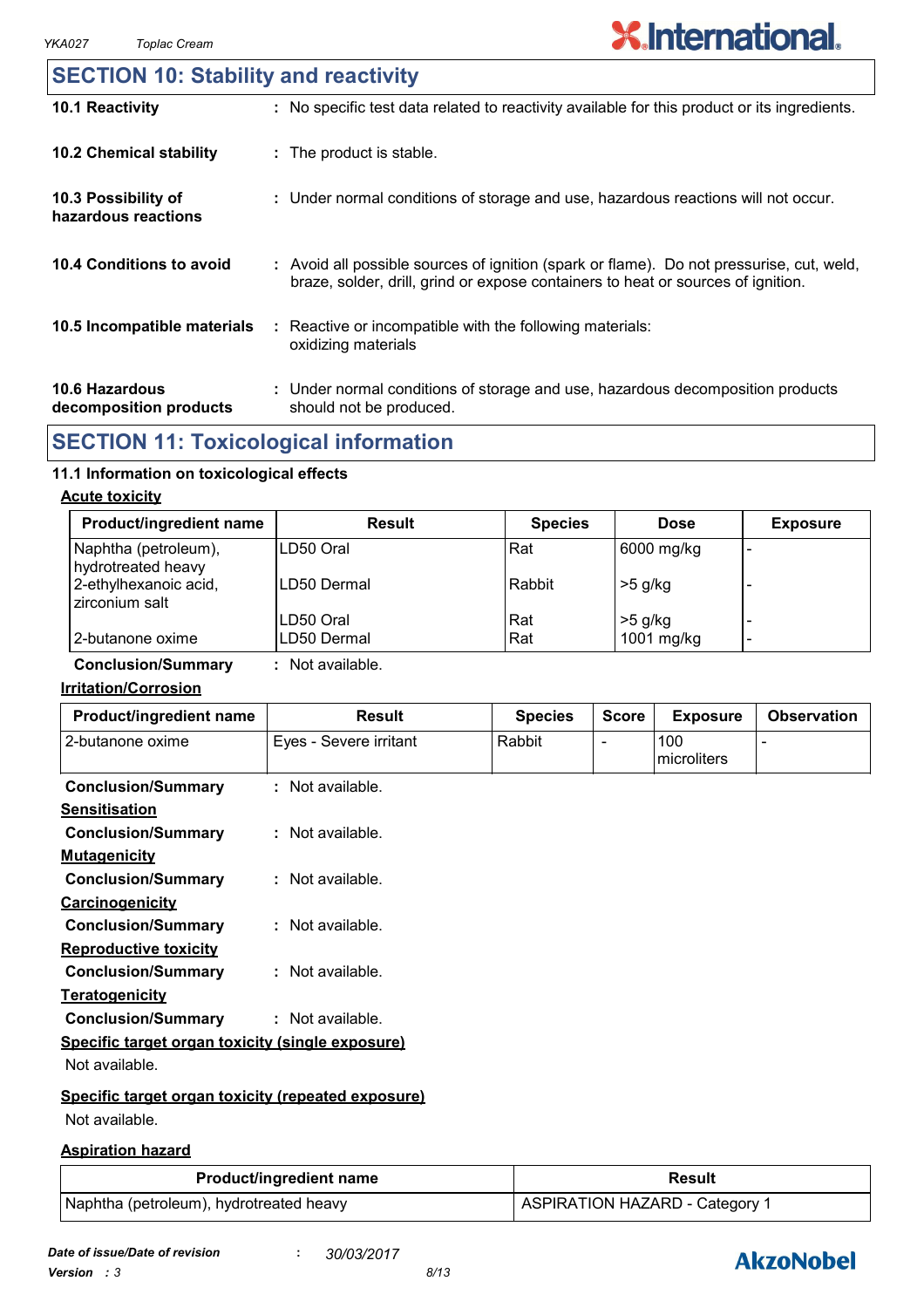### **SECTION 11: Toxicological information**

| Information on likely routes : Not available.<br>of exposure |                                                                                                                                            |
|--------------------------------------------------------------|--------------------------------------------------------------------------------------------------------------------------------------------|
| <b>Potential acute health effects</b>                        |                                                                                                                                            |
| Eye contact                                                  | No known significant effects or critical hazards.                                                                                          |
| <b>Inhalation</b>                                            | No known significant effects or critical hazards.                                                                                          |
| <b>Skin contact</b>                                          | Defatting to the skin. May cause skin dryness and irritation.                                                                              |
| Ingestion                                                    | : No known significant effects or critical hazards.                                                                                        |
|                                                              | Symptoms related to the physical, chemical and toxicological characteristics                                                               |
| Eye contact                                                  | No specific data.                                                                                                                          |
| <b>Inhalation</b>                                            | : Adverse symptoms may include the following:<br>headache<br>drowsiness/fatigue<br>dizziness/vertigo<br>muscle weakness<br>unconsciousness |
| <b>Skin contact</b>                                          | : Adverse symptoms may include the following:<br>irritation<br>dryness<br>cracking                                                         |
| Ingestion                                                    | No specific data.                                                                                                                          |
|                                                              | Delayed and immediate effects as well as chronic effects from short and long-term exposure                                                 |
| <b>Short term exposure</b>                                   |                                                                                                                                            |
| <b>Potential immediate</b><br>effects                        | : Not available.                                                                                                                           |
| <b>Potential delayed effects</b>                             | : Not available.                                                                                                                           |
| Long term exposure                                           |                                                                                                                                            |
| <b>Potential immediate</b><br>effects                        | : Not available.                                                                                                                           |
| <b>Potential delayed effects</b>                             | : Not available.                                                                                                                           |
| <b>Potential chronic health effects</b><br>Not available.    |                                                                                                                                            |
| <b>Conclusion/Summary</b>                                    | Not available.                                                                                                                             |
| General                                                      | Prolonged or repeated contact can defat the skin and lead to irritation, cracking and/<br>or dermatitis.                                   |
| Carcinogenicity                                              | No known significant effects or critical hazards.                                                                                          |
| <b>Mutagenicity</b>                                          | No known significant effects or critical hazards.                                                                                          |
| <b>Teratogenicity</b>                                        | No known significant effects or critical hazards.                                                                                          |
| <b>Developmental effects</b>                                 | No known significant effects or critical hazards.                                                                                          |
| <b>Fertility effects</b>                                     | No known significant effects or critical hazards.                                                                                          |

#### **Other information :**

: Not available.

### **SECTION 12: Ecological information**

#### **12.1 Toxicity**

| Product/ingredient name   | Result                                          | <b>Species</b>             | <b>Exposure</b> |
|---------------------------|-------------------------------------------------|----------------------------|-----------------|
| 12-butanone oxime         | Acute LC50 843000 to 914000 µg/l<br>Fresh water | Fish - Pimephales promelas | I96 hours       |
| <b>Conclusion/Summary</b> | Not available.                                  |                            |                 |



**X.International.**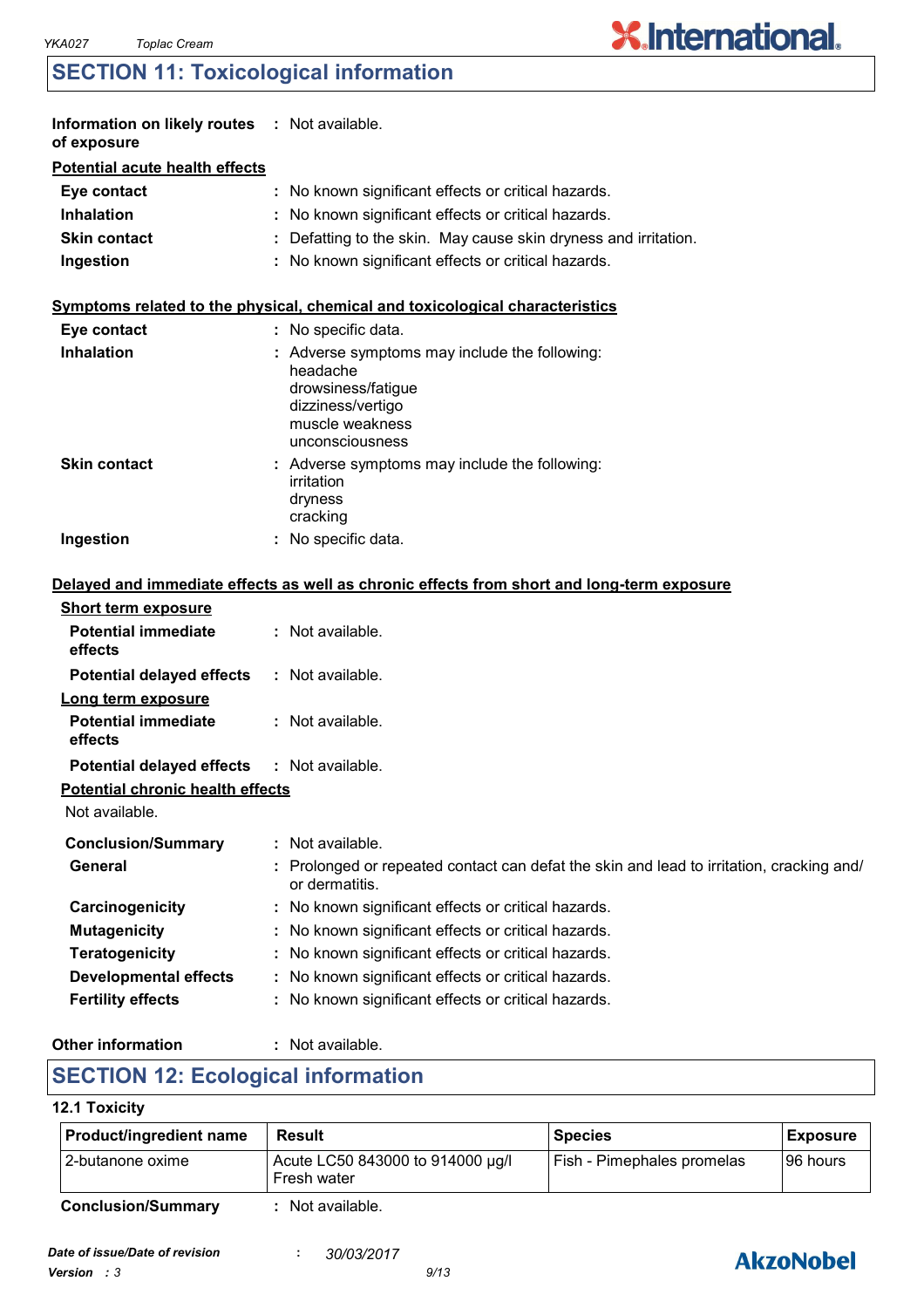### **SECTION 12: Ecological information**

#### **12.2 Persistence and degradability**

**Conclusion/Summary :** Not available.

| <b>Product/ingredient name</b>             | $\mathsf{Loa}\mathsf{P}_\mathsf{ow}$ | <b>BCF</b>   | l Potential |
|--------------------------------------------|--------------------------------------|--------------|-------------|
| Naphtha (petroleum),<br>hydrotreated heavy |                                      | 10 to 2500   | high        |
| 2-ethylhexanoic acid,<br>zirconium salt    |                                      | 2.96         | l low       |
| 2-butanone oxime                           | 0.63                                 | 15.011872336 | llow        |

**X.International.** 

| 12.4 Mobility in soil                     |                  |
|-------------------------------------------|------------------|
| Soil/water partition<br>coefficient (Koc) | : Not available. |
| <b>Mobility</b>                           | : Not available. |

| 12.5 Results of PBT and vPvB assessment |                   |  |
|-----------------------------------------|-------------------|--|
| <b>PBT</b>                              | : Not applicable. |  |
| <b>vPvB</b>                             | : Not applicable. |  |

#### **12.6 Other adverse effects** : No known significant effects or critical hazards.

### **SECTION 13: Disposal considerations**

The information in this section contains generic advice and guidance. The list of Identified Uses in Section 1 should be consulted for any available use-specific information provided in the Exposure Scenario(s).

#### **13.1 Waste treatment methods**

#### **Product**

| <b>Methods of disposal</b> | : The generation of waste should be avoided or minimised wherever possible.<br>Disposal of this product, solutions and any by-products should at all times comply<br>with the requirements of environmental protection and waste disposal legislation<br>and any regional local authority requirements.<br>Dispose of surplus and non-recyclable products via a licensed waste disposal<br>contractor. Waste should not be disposed of untreated to the sewer unless fully<br>compliant with the requirements of all authorities with jurisdiction. |
|----------------------------|-----------------------------------------------------------------------------------------------------------------------------------------------------------------------------------------------------------------------------------------------------------------------------------------------------------------------------------------------------------------------------------------------------------------------------------------------------------------------------------------------------------------------------------------------------|
| <b>Hazardous waste</b>     | : The classification of the product may meet the criteria for a hazardous waste.                                                                                                                                                                                                                                                                                                                                                                                                                                                                    |

#### **European waste catalogue (EWC)**

| Code number                | <b>Waste designation</b><br>waste paint and varnish containing organic solvents or other hazardous substances                                                                                                                                                                                                                                                                                                                                                                                                                                                 |  |  |
|----------------------------|---------------------------------------------------------------------------------------------------------------------------------------------------------------------------------------------------------------------------------------------------------------------------------------------------------------------------------------------------------------------------------------------------------------------------------------------------------------------------------------------------------------------------------------------------------------|--|--|
| EWC 08 01 11*              |                                                                                                                                                                                                                                                                                                                                                                                                                                                                                                                                                               |  |  |
| Packaging                  |                                                                                                                                                                                                                                                                                                                                                                                                                                                                                                                                                               |  |  |
| <b>Methods of disposal</b> | $\blacksquare$                                                                                                                                                                                                                                                                                                                                                                                                                                                                                                                                                |  |  |
| <b>Special precautions</b> | : This material and its container must be disposed of in a safe way. Care should be<br>taken when handling emptied containers that have not been cleaned or rinsed out.<br>Empty containers or liners may retain some product residues. Vapour from product<br>residues may create a highly flammable or explosive atmosphere inside the<br>container. Do not cut, weld or grind used containers unless they have been cleaned<br>thoroughly internally. Avoid dispersal of spilt material and runoff and contact with<br>soil, waterways, drains and sewers. |  |  |

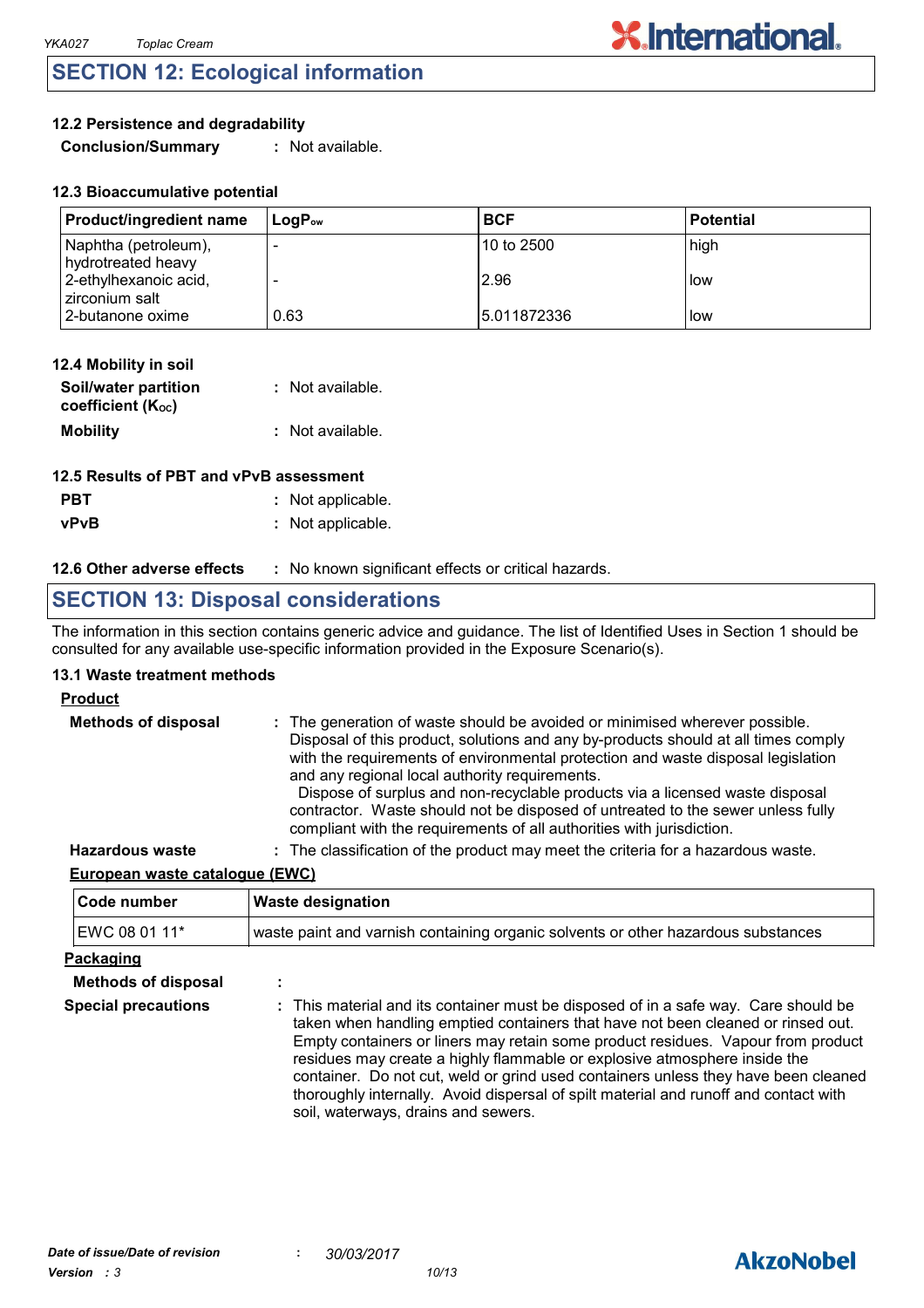# **X.International.**

### **SECTION 14: Transport information**

|                                    | <b>ADR/RID</b>                                               | <b>IMDG</b>    | <b>IATA</b>    |
|------------------------------------|--------------------------------------------------------------|----------------|----------------|
| 14.1 UN number                     | <b>UN1263</b>                                                | <b>UN1263</b>  | <b>UN1263</b>  |
| 14.2 UN proper<br>shipping name    | <b>PAINT</b>                                                 | <b>PAINT</b>   | <b>PAINT</b>   |
| 14.3 Transport<br>hazard class(es) | 3                                                            | 3              | 3              |
| 14.4 Packing<br>group              | $\mathbf{III}$                                               | $\mathbf{III}$ | $\mathbf{III}$ |
| 14.5<br>Environmental<br>hazards   | No.                                                          | No.            | No.            |
| <b>Additional</b><br>information   | <b>Special provisions</b><br>640 (E)<br>Tunnel code<br>(D/E) |                |                |

**IMDG Code Segregation group :** Not applicable.

**14.6 Special precautions for user Transport within user's premises:** always transport in closed containers that are **:** upright and secure. Ensure that persons transporting the product know what to do in the event of an accident or spillage.

| 14.7 Transport in bulk         | : Not available. |  |
|--------------------------------|------------------|--|
| according to Annex II of       |                  |  |
| <b>Marpol and the IBC Code</b> |                  |  |

**SECTION 15: Regulatory information**

**15.1 Safety, health and environmental regulations/legislation specific for the substance or mixture EU Regulation (EC) No. 1907/2006 (REACH)**

#### **Annex XIV - List of substances subject to authorisation**

#### **Annex XIV**

**Substances of very high concern**

None of the components are listed.

**Annex XVII - Restrictions : Not applicable. on the manufacture, placing on the market and use of certain dangerous substances, mixtures and articles**

#### **Other EU regulations**

**Europe inventory :** Not determined.

#### **Special packaging requirements**

**Containers to be fitted with child-resistant fastenings :** Not applicable.

### **AkzoNobel**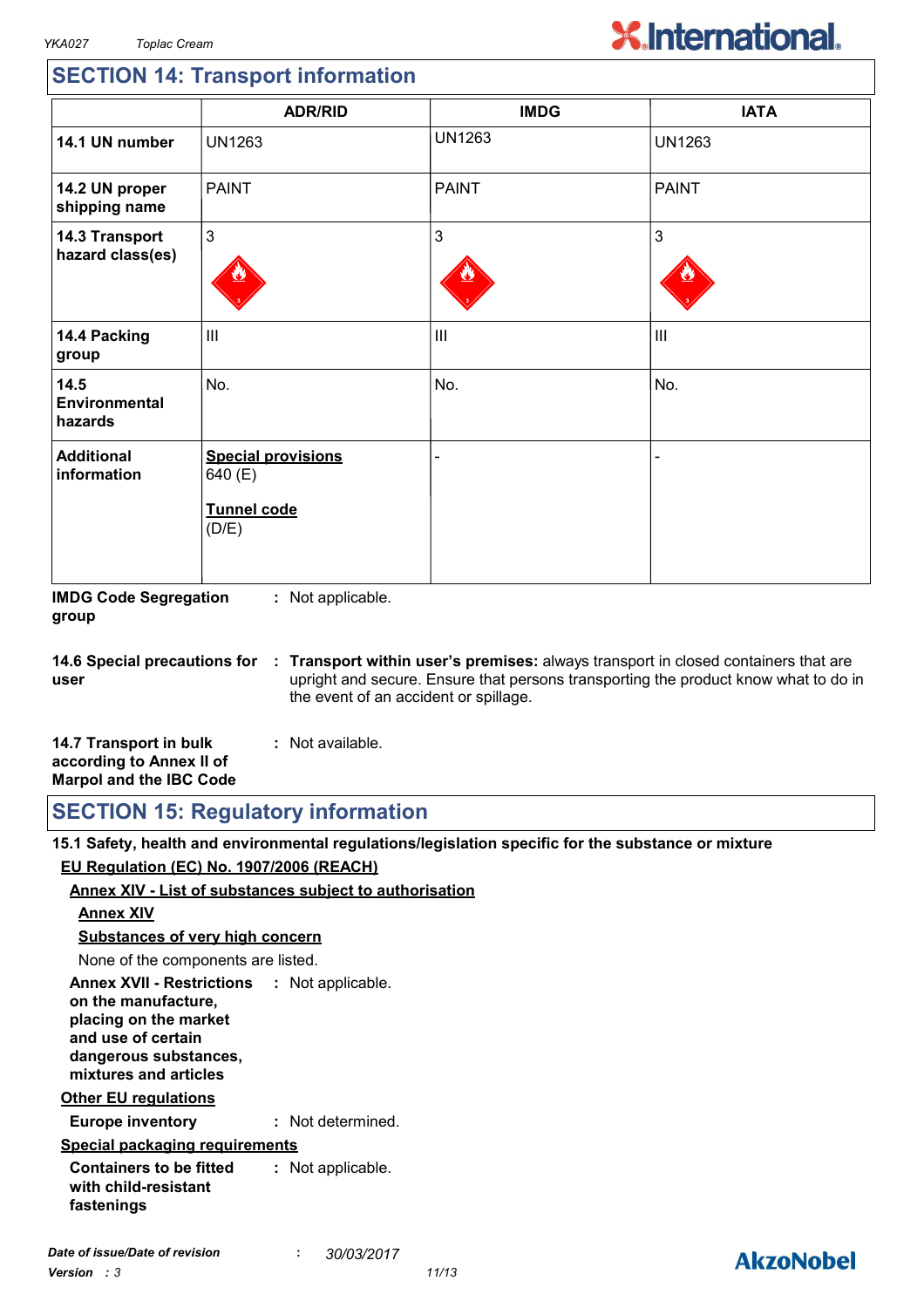### **SECTION 15: Regulatory information**

**Tactile warning of danger :** Not applicable.

| Product/ingredient name                 | Carcinogenic<br>effects | Mutagenic effects | Developmental<br><b>effects</b>                            | <b>Fertility effects</b> |
|-----------------------------------------|-------------------------|-------------------|------------------------------------------------------------|--------------------------|
| 2-ethylhexanoic acid,<br>zirconium salt |                         |                   | Repr. 2, H361d<br>(Unborn child) (oral) (Fertility) (oral) | Repr. 2, H361f           |
| 2-butanone oxime                        | Carc. 2, H351           |                   |                                                            |                          |

#### **Ozone depleting substances (1005/2009/EU)**

Not listed.

#### **Prior Informed Consent (PIC) (649/2012/EU)**

Not listed.

#### **National regulations**

**References :** Conforms to Regulation (EC) No. 1907/2006 (REACH), Annex II and Regulation (EC) No. 1272/2008 (CLP)

**15.2 Chemical safety :** No Chemical Safety Assessment has been carried out.

**assessment**

### **SECTION 16: Other information**

 $\nabla$  Indicates information that has changed from previously issued version.

| <b>Abbreviations and</b> | $:$ ATE = Acute Toxicity Estimate                                             |
|--------------------------|-------------------------------------------------------------------------------|
| acronyms                 | CLP = Classification, Labelling and Packaging Regulation [Regulation (EC) No. |
|                          | 1272/2008]                                                                    |
|                          | DMEL = Derived Minimal Effect Level                                           |
|                          | DNEL = Derived No Effect Level                                                |
|                          | EUH statement = CLP-specific Hazard statement                                 |
|                          | PBT = Persistent, Bioaccumulative and Toxic                                   |
|                          | PNEC = Predicted No Effect Concentration                                      |
|                          | <b>RRN = REACH Registration Number</b>                                        |
|                          | vPvB = Very Persistent and Very Bioaccumulative                               |

#### **Procedure used to derive the classification according to Regulation (EC) No. 1272/2008 [CLP/GHS]**

| <b>Classification</b><br>Flam. Liq. 3, H226      |                                                                                                                                                                                                               | <b>Justification</b><br>On basis of test data                                                                                                                                                                                                                                                                                                                                                  |  |
|--------------------------------------------------|---------------------------------------------------------------------------------------------------------------------------------------------------------------------------------------------------------------|------------------------------------------------------------------------------------------------------------------------------------------------------------------------------------------------------------------------------------------------------------------------------------------------------------------------------------------------------------------------------------------------|--|
|                                                  |                                                                                                                                                                                                               |                                                                                                                                                                                                                                                                                                                                                                                                |  |
| <b>Full text of classifications</b><br>[CLP/GHS] | Acute Tox. 4, H312<br>Asp. Tox. 1, H304<br>Carc. 2, H351<br><b>EUH066</b><br>Eye Dam. 1, H318<br>Flam. Liq. 3, H226<br>Repr. 2, H361fd<br>(Fertility and Unborn<br>child) (oral)<br><b>Skin Sens. 1, H317</b> | <b>ACUTE TOXICITY (dermal) - Category 4</b><br><b>ASPIRATION HAZARD - Category 1</b><br><b>CARCINOGENICITY - Category 2</b><br>Repeated exposure may cause skin dryness or cracking.<br>SERIOUS EYE DAMAGE/ EYE IRRITATION - Category<br><b>FLAMMABLE LIQUIDS - Category 3</b><br>TOXIC TO REPRODUCTION (Fertility and Unborn child)<br>(oral) - Category 2<br>SKIN SENSITIZATION - Category 1 |  |
| Date of printing                                 | : 30/03/2017                                                                                                                                                                                                  |                                                                                                                                                                                                                                                                                                                                                                                                |  |
| Date of issue/ Date of<br>revision               | : 30/03/2017                                                                                                                                                                                                  |                                                                                                                                                                                                                                                                                                                                                                                                |  |
| Date of issue/Date of revision                   | 30/03/2017                                                                                                                                                                                                    | <b>AkzoNobel</b>                                                                                                                                                                                                                                                                                                                                                                               |  |
|                                                  |                                                                                                                                                                                                               |                                                                                                                                                                                                                                                                                                                                                                                                |  |